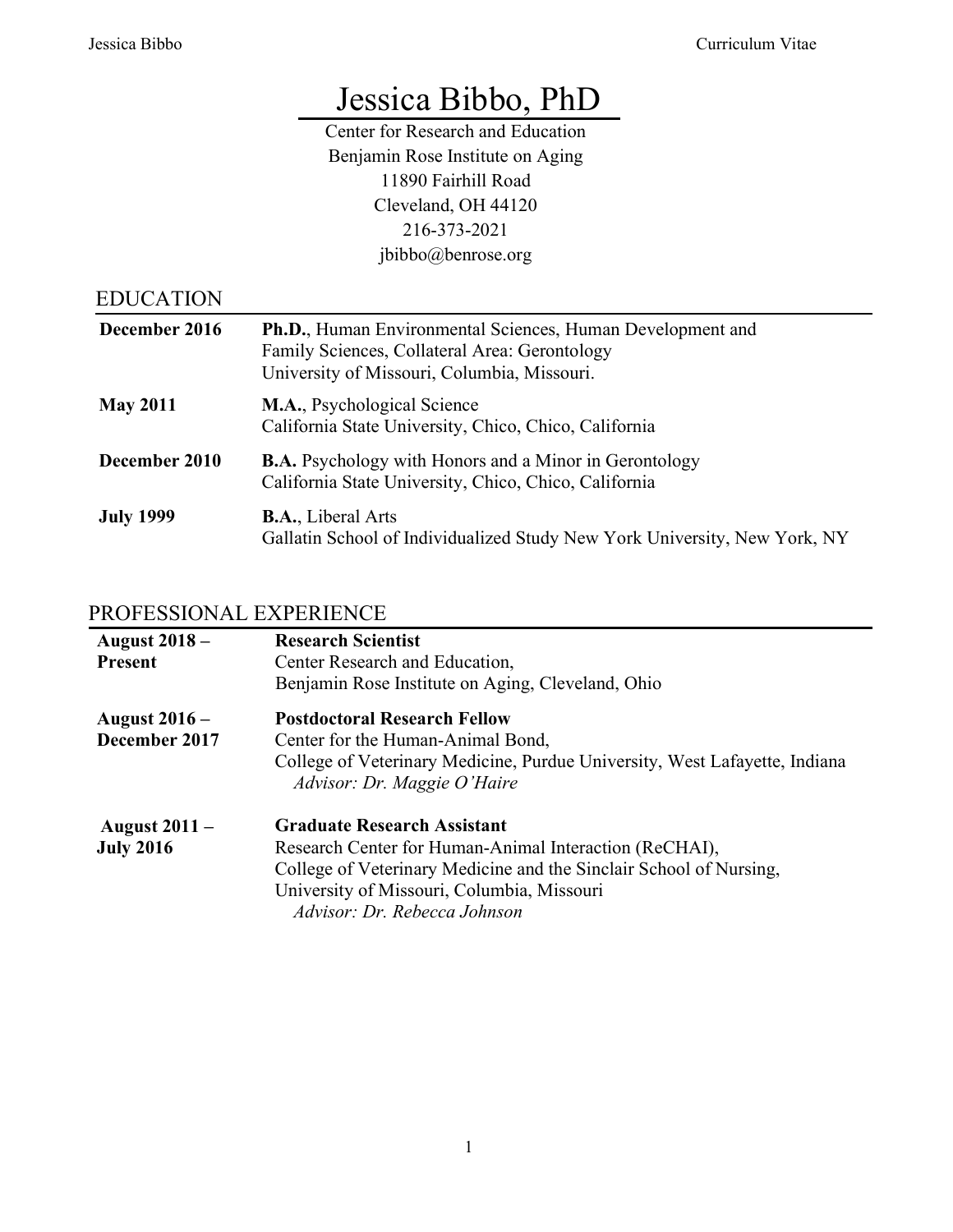# RESEARCH SUPPORT - ACTIVE

| December 2021 -<br>December 2022         | Developing an Online Training on Adult Abuse for Ohio's Mandated<br>Reporters                                                                                                                                                                                                                                               |
|------------------------------------------|-----------------------------------------------------------------------------------------------------------------------------------------------------------------------------------------------------------------------------------------------------------------------------------------------------------------------------|
|                                          | <b>Ohio State Bar Foundation</b><br>(P.I.: Farida Ejaz, Benjamin Rose Institute on Aging)<br>Amount: \$44,440<br>Role: Co-Investigator                                                                                                                                                                                      |
| September 2021 -<br><b>August 2023</b>   | Developing and Testing an Innovative APS Care Coordination Practice<br>for Alleged Victims and Perpetrators of Caretaker Neglect                                                                                                                                                                                            |
|                                          | Administration for Community Living, #90EJIG0020-01-00<br>(P.I.: Farida Ejaz, Benjamin Rose Institute on Aging)<br>Amount: \$984,390<br>Role: Evaluator                                                                                                                                                                     |
| November $2020 -$<br><b>January 2022</b> | Uncovering Pet Ownership Benefits, Challenges, and Resources in an<br>Aging Society: Promoting Healthy Aging in Healthcare and<br>Community Environments.                                                                                                                                                                   |
| <b>August 2020 –</b><br><b>July 2023</b> | Human Animal Bond Research Institute (HABRI) Foundation, HAB20-024<br>(P.I.: Dr. Jessica Bibbo, Benjamin Rose Institute on Aging)<br>Amount: \$69,016<br>Role: Principal Investigator<br>Expansion of Dementia-Capable Communities within Urban and Rural<br>Settings in Ohio using Evidence-Based and Informed Programming |
|                                          | Administration for Community Living, #90ADPI0052-01-00<br>(P.I.: Branka Primetica, Benjamin Rose Institute on Aging)<br>Amount: \$954,778<br>Role: Co-Investigator                                                                                                                                                          |

# RESEARCH SUPPORT - COMPLETED

| <b>August 2020 –</b> | Development and Delivery of Mandated Reporter Training on                                                                                                              |
|----------------------|------------------------------------------------------------------------------------------------------------------------------------------------------------------------|
| <b>August 2021</b>   | Elder Abuse, Neglect and Exploitation for Real Estate Licensees.                                                                                                       |
|                      | Association of Real Estate License Law Officials (ARELLO)<br>(Co-Directors: Sonya Edwards & Courtney Reynolds,<br>Benjamin Rose Institute on Aging)<br>Role: Evaluator |
| September $2018 -$   | Training on Abuse, Neglect and Exploitation for the Senior                                                                                                             |
| <b>June 2019</b>     | Companion Program.                                                                                                                                                     |
|                      | Corporation for National and Community Service<br>(P.I.: Dr. Farida Ejaz, Benjamin Rose Institute on Aging)<br>Amount: \$50,000<br>Role: Co-Investigator               |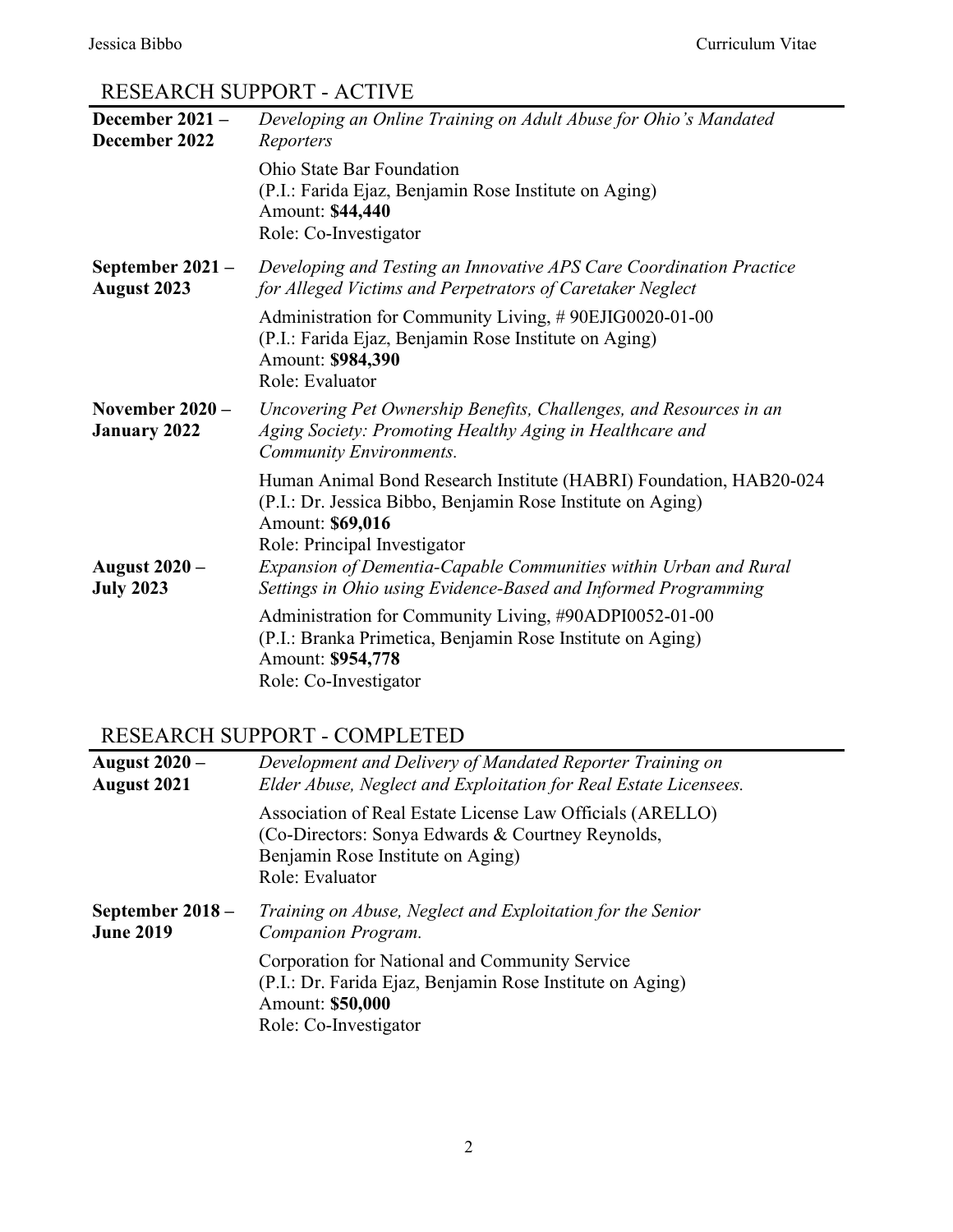| September 2017 -<br><b>August 2018</b>   | Shelter cat adoption in families of children with Autism: Impact on<br>children's social skills and anxiety as well as cat stress.                                                                                                                                                                                                                                                                     |
|------------------------------------------|--------------------------------------------------------------------------------------------------------------------------------------------------------------------------------------------------------------------------------------------------------------------------------------------------------------------------------------------------------------------------------------------------------|
|                                          | Human-Animal Bond Research Institute (HABRI) Foundation<br>(P.I.: Dr. Gretchen Carlisle, University of Missouri)<br>Amount: \$52,204<br>Roles: Co-Investigator                                                                                                                                                                                                                                         |
| <b>April 2017 –</b><br><b>March 2017</b> | Shelter cat adoption in families of children with Autism: Impact on cat<br>stress and children's social skills and anxiety.                                                                                                                                                                                                                                                                            |
|                                          | Winn Feline Foundation (P.I. Dr. Gretchen Carlisle, University of Missouri)<br>Amount: \$24,996<br>Role: Co-Investigator                                                                                                                                                                                                                                                                               |
| <b>January 2016 –</b><br>December 2016   | The effects of care recipients' companion animals on the caregiving<br>experience.                                                                                                                                                                                                                                                                                                                     |
| <b>May 2015 –</b><br>April 2016          | Interdisciplinary Center on Aging Research and Enrichment<br>Dissemination (READ) Small Grants Program, Interdisciplinary Center on<br>Aging, School of Medicine, University of Missouri (P.I. PhD(c) Jessica<br>Bibbo, University of Missouri)<br>Amount: \$2,495<br>Role: Principal Investigator<br>Companion Animal, Social Engagement, and Psychological Well-being in<br>Mid and Later Adulthood. |
|                                          | Human-Animal Bond Research Institute (HABRI) Foundation<br>(P.I.: Dr. Rebecca Johnson, University of Missouri)<br>Amount: \$48,462<br>Roles: Co-author, Graduate Research Assistant, assembled research team                                                                                                                                                                                           |

### PEER-REVIEWED PUBLICATIONS

- Rodriguez, K. E., Bibbo, J., & O'Haire, M. E. (2022, advance online publication). Perspectives on facility dogs from pediatric hospital personnel: A qualitative content analysis. Complementary Therapies in Clinical Practice. doi: 10.1016/j.ctcp.2022.101534
- Curl, A. L., Bibbo, J., & Johnson, R. (2021). Neighborhood Engagement, Dogs, and Life Satisfaction in Older Adulthood. Journal of Applied Gerontology, 40, 1706-1714. doi: 10.1177/0733464820953725
- Jensen, C. L., Bibbo, J., Rodriguez, K. E., & O'Haire, M. E. (2021). The effects of facility dogs on burnout, job-related well-being, and mental health in pediatric hospital professionals. Journal of Clinical Nursing, 30, 1429-1441. doi: 10.1111/jocn.15694
- Spitznagel, M. B., Anderson, J. R., Marchitelli, B., Sislak, M. D., Bibbo, J., & Carlson, M. D. (2021). Owner quality of life, caregiver burden and anticipatory grief: How they differ, why it matters. Veterinary Record, e74. doi: 10.1002/vetr.74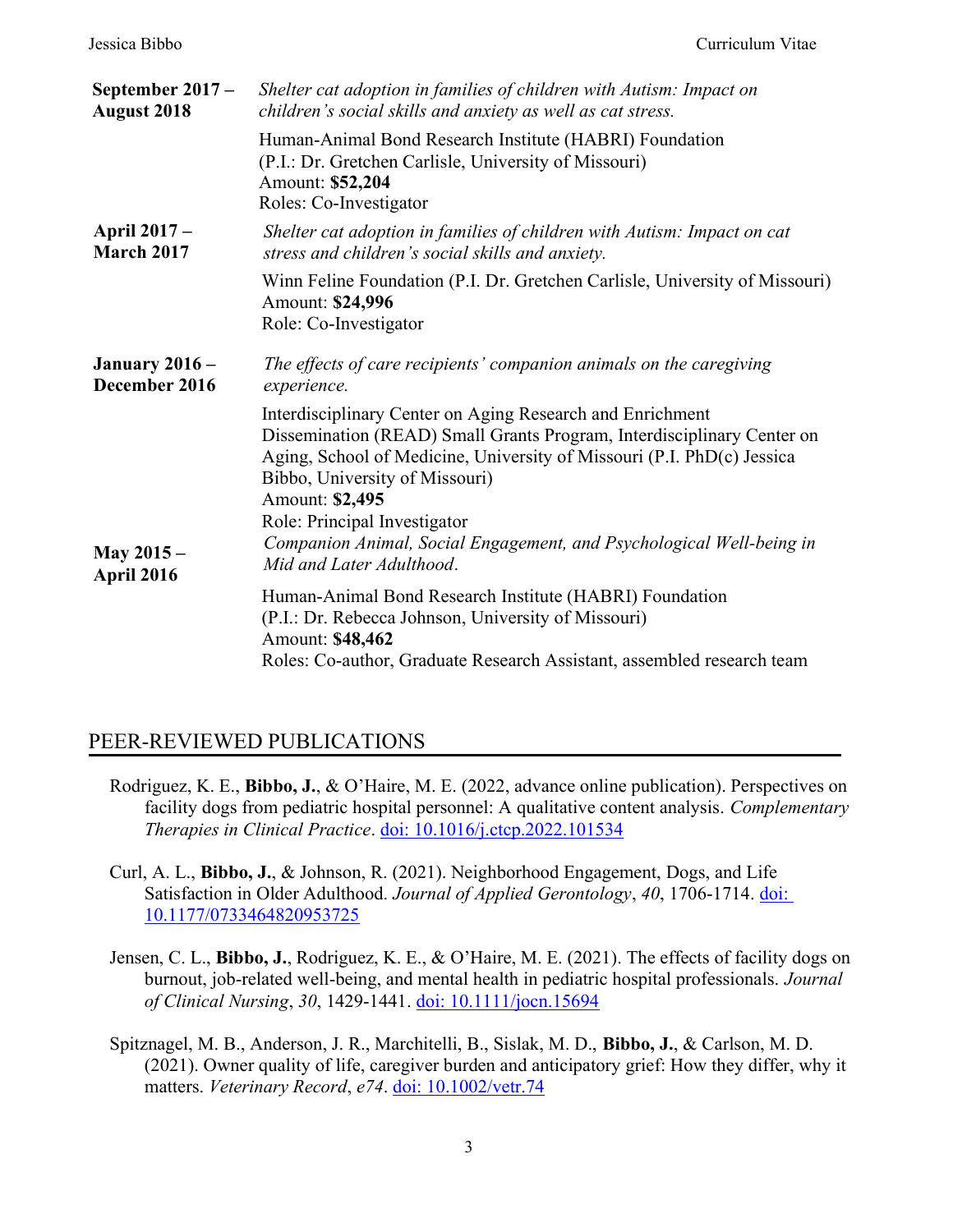- Carlisle, G.K., Johnson, R.A., Wang, Z., Bibbo, J., Cheak-Zamora, N., & Lyons, L.A. (2021). Exploratory study of cat adoption in families of children with autism: Impact on children's social skills and anxiety. Journal of Pediatric Nursing, 58, 28-35. doi: 10.1016/j.pedn.2020.11.011
- Carlisle, G.K., Johnson, R.A., Koch, C. S., Lyons, L. A., Wang, Z., Bibbo, J., Cheak-Zamora, N. (2021). Exploratory Study of Fecal Cortisol, Weight, and Behavior as Measures of Stress and Welfare in Shelter Cats During Assimilation Into Families of Children With Autism Spectrum Disorder. Frontiers in Veterinary Science. doi: 10.1016/j.pedn.2020.11.011
- Rodriguez, K. E., Bibbo, J., & O'Haire, M.E. (2020). The effects of service dogs on psychosocial health and wellbeing for individuals with physical disabilities or chronic conditions. Disability & Rehabilitation, 42, 1350-1358. doi: 10.1080/09638288.2018.1524520
- Rodriguez, K. E., Bibbo, J., Verdon, S., & O'Haire, M.E. (2020). Mobility and medical service dogs: A qualitative analysis of expectations and experiences. Disability  $\&$  Rehabilitation: Assistive Technology, 15, 499-509. doi: 10.1080/17483107.2019.1587015
- Bibbo, J., Proulx, C. M. (2019). The impact of a care recipient's pet caregiving burden, satisfaction, and mastery: A pilot investigation. Human-Animal Interaction Bulletin, 7, 81- 102.
- Bibbo, J., Curl, A. L., & Johnson, R. A. (2019). Pets in the lives of older adults: A life course perspective. Anthrozoӧs. 32, 541-554. doi: 10.1080/08927936.2019.1621541
- Bibbo, J., Rodriguez, K. E., & O'Haire, M. E. (2019). The impact of service dogs on family members' psychosocial health and functioning. American Journal of Occupational Therapy, 73, 205120 p.1 – p.11. doi: 10.5014/ajot.2017.71S1-PO4122
- Bibbo, J., & Proulx, C. M. (2018). The impact of a care recipient's pet on the instrumental caregiving experience. Journal of Gerontological Social Work, 61, 675-684. doi: 10.1080/01634372.2018.1494659
- O'Haire, M. E., Bibbo, J., Hoffman, C. L., Mueller, M., Ng, Z., & Buechner-Maxwell, V. A. (2018). Overview of centers and institutes for human-animal interaction in the United States. Human-Animal Interaction Bulletin, 6, Special Edition, 3 – 22.
- Johnson, R.A., Albright, D. L., Marzolf, J. R., Bibbo, J., ..., & Harms, N. (2018). Effects of therapeutic horseback riding on military veterans' post-traumatic stress disorder. Military Medical Research, 5.
- Carlisle, G. K., Johnson, R. A., Mazurek, M., Bibbo, J., Tocco, F., & Cameron, G. T. (2018). Companion animals in families of children with autism spectrum disorder: Lessons learned from caregivers. Journal of Family Social Work, 21, 294-312. doi: 10.1080/10522158.2017.1394413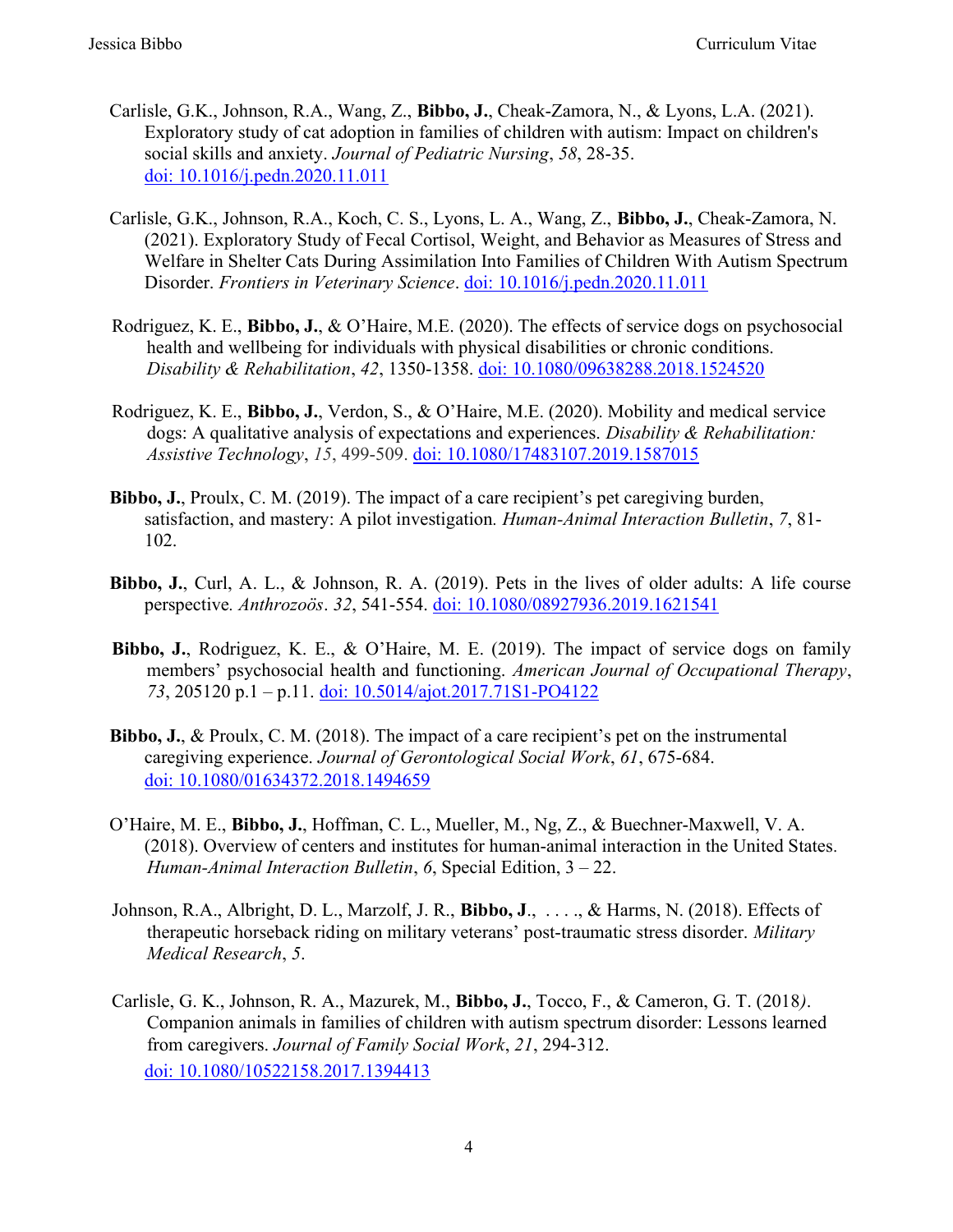- Curl, A. L., Bibbo, J., & Johnson, R. A. (2017). Dog walking, the human-animal bond and older adults' physical health. The Gerontologist, 57, 930 – 939. doi: 10.1093/geront/gnw051 The paper was published as an Editor's Choice article and is currently in the top five percent of all research outputs scored by Altmetric.
- Johnson, R. A., & Bibbo, J. (2014). Relocation decisions and constructing the meaning of home: A phenomenological study of the transition into a nursing home. Journal of Aging Studies, 30, 56 – 63. doi: 10.1016/j.jaging.2014.03.005
- Bibbo, J. (2013). Staff members' perceptions of an animal-assisted activity. Oncology Nursing Forum, 40, E320 – E326. doi: 10.1188/13.ONF.E320-E326

### INVITED PUBLICATIONS AND BOOK CHAPTERS

- Bibbo, J. (2019). Pet loss in older adulthood. In L. Kogan & P. Erdman (Eds.), Pet loss, grief, and therapeutic interventions: Practitioners navigating the human-animal bond (pp. 70- 83). Routledge.
- Johnson, R. A., Bibbo, J., & Harvey, L. (2019). Human-animal interaction in the aging boom. In A. Fine (Ed.), The Handbook on Animal-Assisted Therapy: Theoretical Foundations and Guidelines for Practice  $(5<sup>th</sup>$ ed., pp. 313-327). Academic Press.
- Bibbo, J. (2019). Caregiving for adult pet owners. In L. Kogan & C. Blazina (Eds.), Clinician's Guide to Treating Animal Companion Issues (pp. 144-157). Academic Press.
- Johnson, R. A., & Bibbo, J. (2015). Human-animal interaction in the aging boom. In A. Fine (Ed.), The Handbook on Animal-Assisted Therapy: Theoretical Foundations and Guidelines for Practice  $(4<sup>th</sup>$ ed., pp. 249-260). New York: Academic Press.
- Johnson, R. A., & Bibbo, J. (2015). Relocation stress syndrome. In B. Ackley, G. Ladwig, & M. B. F. Makic (Eds.), Nursing Diagnosis Handbook: An Evidence-Based Guide to Planning Care,  $11<sup>th</sup>$  edition. St. Louis, Mosby.
- Johnson, R., & Bibbo, J. (2014). The utopia of Tiger Place: Older adults, relocation to a nursing home, and pet relinquishment. Tijdschrift voor Ouderengeneeskunde (Journal of Geriatric Medicine, Netherlands), 1-2014, 28-30.

#### SELECTED PEER-REVIEWED PRESENTATIONS

\* Designates mentee, †designates presenter

- Bibbo, J.<sup>†</sup>, Johnson, J., Drost, J., & Sanders, M. (2021, November). Uncovering Pet Issues: A Survey of Professionals Working With Older Adults and Care Partners. Paper presented at the Gerontological Society of America's Annual Scientific Meeting (online).
- **Bibbo, J.**  $^{\dagger}$ , Orsulic-Jeras, S.  $^{\dagger}$ , & Johnson, J. (2021, June). *Pet care in SHARE: Issues* Encountered by Professionals Working in Families with Dementia. Paper presented at the 30th International Society for Anthrozoology Conference (online).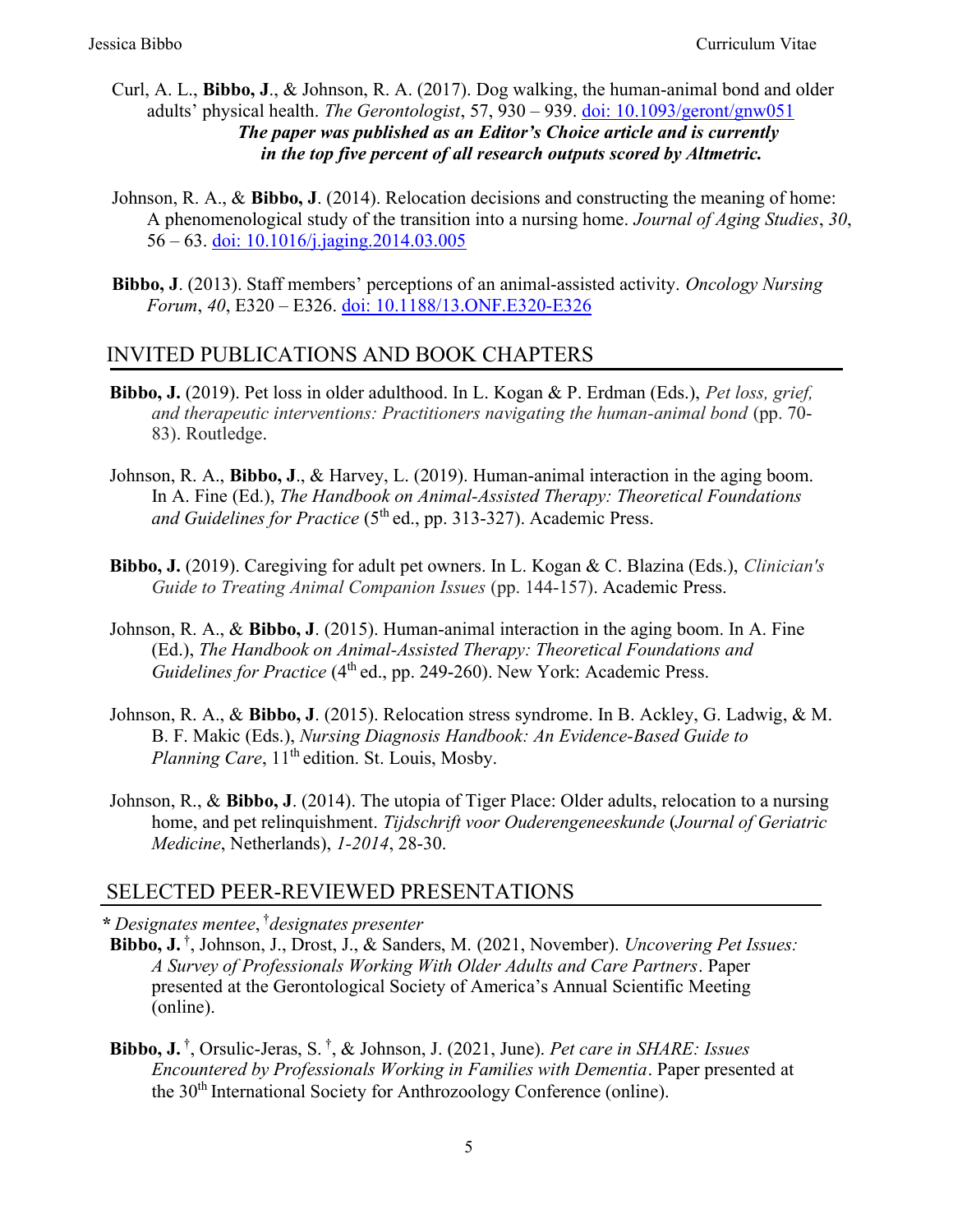- **Bibbo, J.**  $^{\dagger}$ , Ejaz, F. K.  $^{\dagger}$ . (2021, April). Supporting Elder Justice Through the Development and Implementation of a Training Program on Abuse, Neglect & Exploitation. Workshop presented at the American Society on Aging's Aging in America Conference (online).
- **Bibbo, J.**  $^{\dagger}$ , Ejaz, F. K.  $^{\dagger}$ , & Reynolds, C<sup> $^{\dagger}$ </sup>. (2020, August). *The Development and* Implementation of a Training Program on Abuse, Neglect & Exploitation for the Senior Companion Program in Ohio. Workshop presented at the annual meeting of the Ohio Coalition for Adult Protective Services.
- Bibbo, J. (2019, November). Interest Group Session Human-Animal Interaction: Pets in Older Adults' Social Networks: Human-Animal Interaction, Interpersonal Connections, and Healthy Aging. Chair and organizer of Symposium held at the Gerontological Society of America's Annual Scientific Meeting. Austin, TX.
- **Bibbo, J.**  $^{\dagger}$ , & Ejaz, F. K.  $^{\dagger}$  (2019, August). Supporting Elder Justice: Developing and Implementing a Training on Abuse, Neglect, and Exploitation for the Senior Companion Program. Workshop presented at the National Adult Protective Services Association Conference. Denver, CO.
- Bibbo, J. (2019, August). Older Adults as Pet Caretakers. Paper presented as part of the Addressing the Human-Animal Bond in Therapy: Theory, Foundation, and Application symposium held at the American Psychological Association Convention. Chicago, IL.
- **Bibbo, J.**  $^{\dagger}$ , & Proulx, C. M. (2019, July). The Impact of Care Recipients' Pets on the Family *Caregiving Experience.* Paper presented at the  $27<sup>th</sup>$  International Society for Anthrozoology Conference. Orlando, FL.
- Bibbo, J.<sup>†</sup>, Branson, S., & Bass, D. (2019, July). The BRIA Unmet Pet Care Needs Scale: The Development of a Tool for Adults and their Family Caregivers. Poster presented at the 27<sup>th</sup> International Society for Anthrozoology Conference, Orlando, FL.
- **Bibbo, J.**  $^{\dagger}$ , & Ejaz, F. K.  $^{\dagger}$  (2019, May). Supporting Elder Justice Through Training on Abuse, Neglect, and Exploitation for the Senior Companion Program. Workshop presented at the Senior Corps Seminar Series, "Supporting Our Seniors: Elder Justice and Independent Living." Washington DC.
- Bibbo, J.<sup>†</sup>, Conwell, D., Weitzman, L. S., Ciancibello, A. & Langford, A. (2019, April). Nutrition Solution: Addressing Food Insecurity and Social Isolation Amongst Older Adults. Poster presented at the American Society on Aging's Aging in America Conference. New Orleans, LA.
- Bibbo, J. (2018, November). Interest Group Session Human-Animal Interaction: Impacts and Issues of Pet Ownership for Community Dwelling Older Adults. Chair and organizer of Symposium held at the Gerontological Society of America's Annual Scientific Meeting. Boston, MA.
- Bibbo, J. (2018, November). Provision of Purpose: Pet ownership and Maintaining Health and Well-Being in Older Adulthood. Chair and organizer of Symposium held at the Gerontological Society of America's Annual Scientific Meeting. Boston, MA.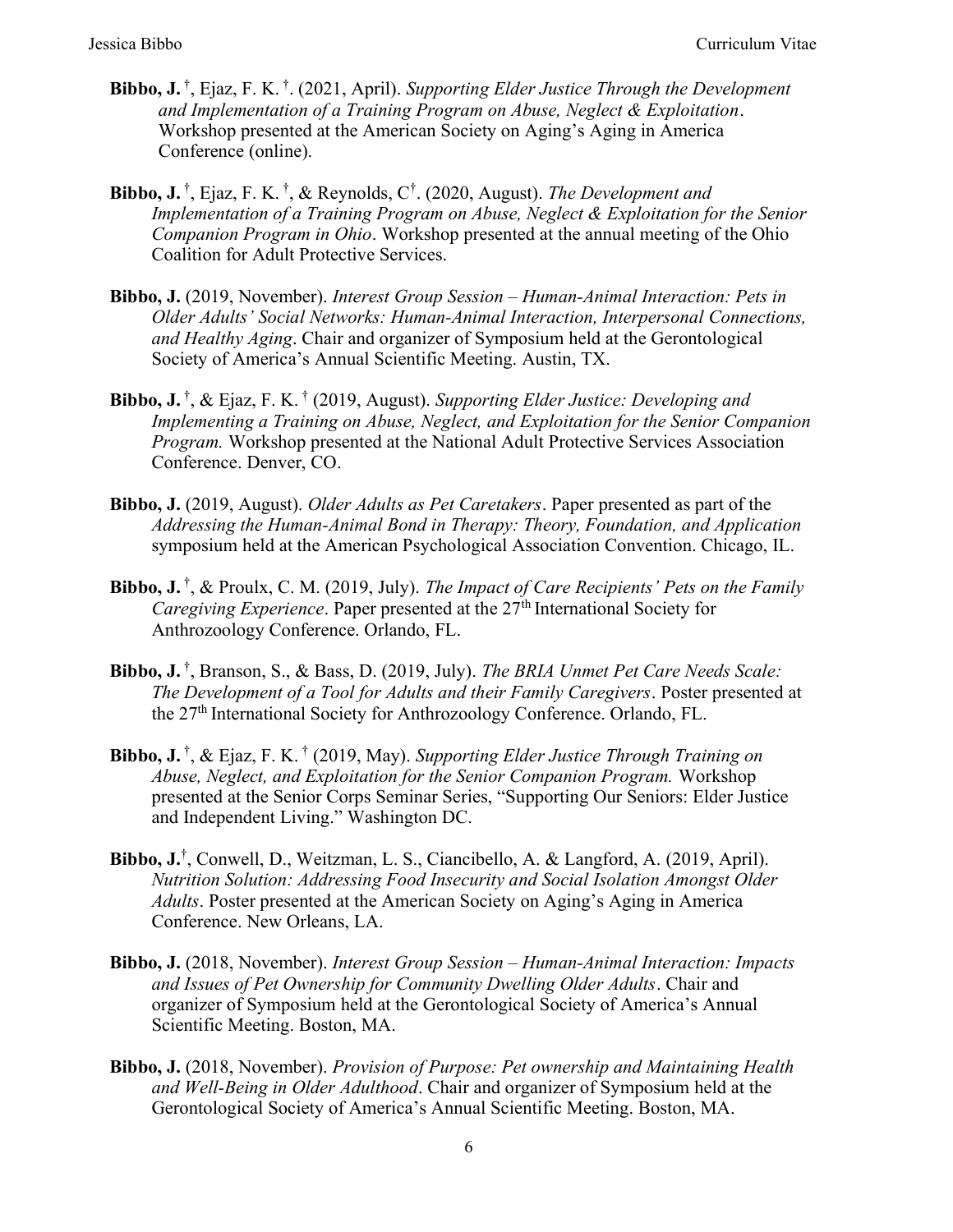Bibbo, J. (2017, August). Instrumental And Emotional Effects Of Care Recipients: Companion Animals On The Caregiving Experience. Paper presented at the  $27<sup>th</sup>$  Annual Caring for the Frail Elderly Conference presented by the University of Missouri. Columbia, MO.

#### Selected to be one of four 2017 Conference Fellows following a competitive selection process.

- Whitfield, J. M.\*<sup>†</sup>, Rodriguez, K. E., Bibbo, J., O'Haire, M. E. (2017, August) Psychosocial effects of service dogs on individuals with physical disabilities within two age groups. Poster presented at the Boehringer Ingelheim Veterinary Scholars National Symposium. Washington, D.C.
- Bibbo, J.<sup>†</sup>, Rodriguez, K.E., & O'Haire, M.E. (2017, June). The Impact of Service Dogs on Caregivers and Family Members' Psychosocial Well-Being. Paper presented at the 25<sup>th</sup> International Society for Anthrozoology Conference. Davis, CA.
- Rodriguez, K.E.<sup>†</sup>, Bibbo, J., & O'Haire, M.E. (2017, June). Psychosocial effects of service dog ownership for individuals with physical disabilities. Paper presented at the  $25<sup>th</sup>$ International Society for Anthrozoology Conference. Davis, CA.
- Elefson, S.\*<sup>†</sup>, Bibbo, J., Rodriguez, K.E., O'Haire, M.E. (2017, April). Evaluation of Psychosocial Outcomes For Service Dog Recipients. Poster presented at the Purdue University Undergraduate Research and Poster Symposium. April 13, West Lafayette, IN, USA.
- Bibbo,  $JJJ$ , Curl, A. L., & Johnson, R. A. (2016, November). Pets as a predictor of loneliness and self-rated health in older adults. Paper presented at the Gerontological Society of America's 69<sup>th</sup> Annual Scientific Meeting, New Orleans, LA.
- **Bibbo, J.**<sup>†</sup>, Williams, S., Johnson, R. A., & Osterlind, S. (2015, July). *Effects of equine* assisted- activities on PTSD symptoms, self-efficacy, emotion regulation, and social engagement in military veterans. Paper presented at the 24<sup>th</sup> Annual Conference of the International Society for Anthrozoology, Saratoga Springs, NY.
- Bibbo,  $J^{T}$ , Curl, A. L., & Johnson, R. A. (2014, November). Health benefits of dog walking for older adults. Poster presented at The Gerontological Society of America's  $67<sup>th</sup>$ Annual Scientific Meeting, Washington D.C.
- Bibbo, J. (2014, July). A confirmatory factor analysis of the Center for the Study of Animal Wellness Pet Bonding Scale. Poster presented at the 23<sup>rd</sup> Annual Conference of the International Society for Anthrozoology, Vienna, Austria.
- Johnson, R., Bibbo, J.<sup>†</sup>, Yaglom, H. D., Carlisle, G., McKenney, C., & Holt, S. (2013, July). The HAI-Viability for Research Collaborators Assessment: An instrument to assess HAI organizations' potential as research collaborators. Poster presented at the  $22<sup>nd</sup>$  Annual Conference of the International Society for Anthrozoology, Chicago, IL.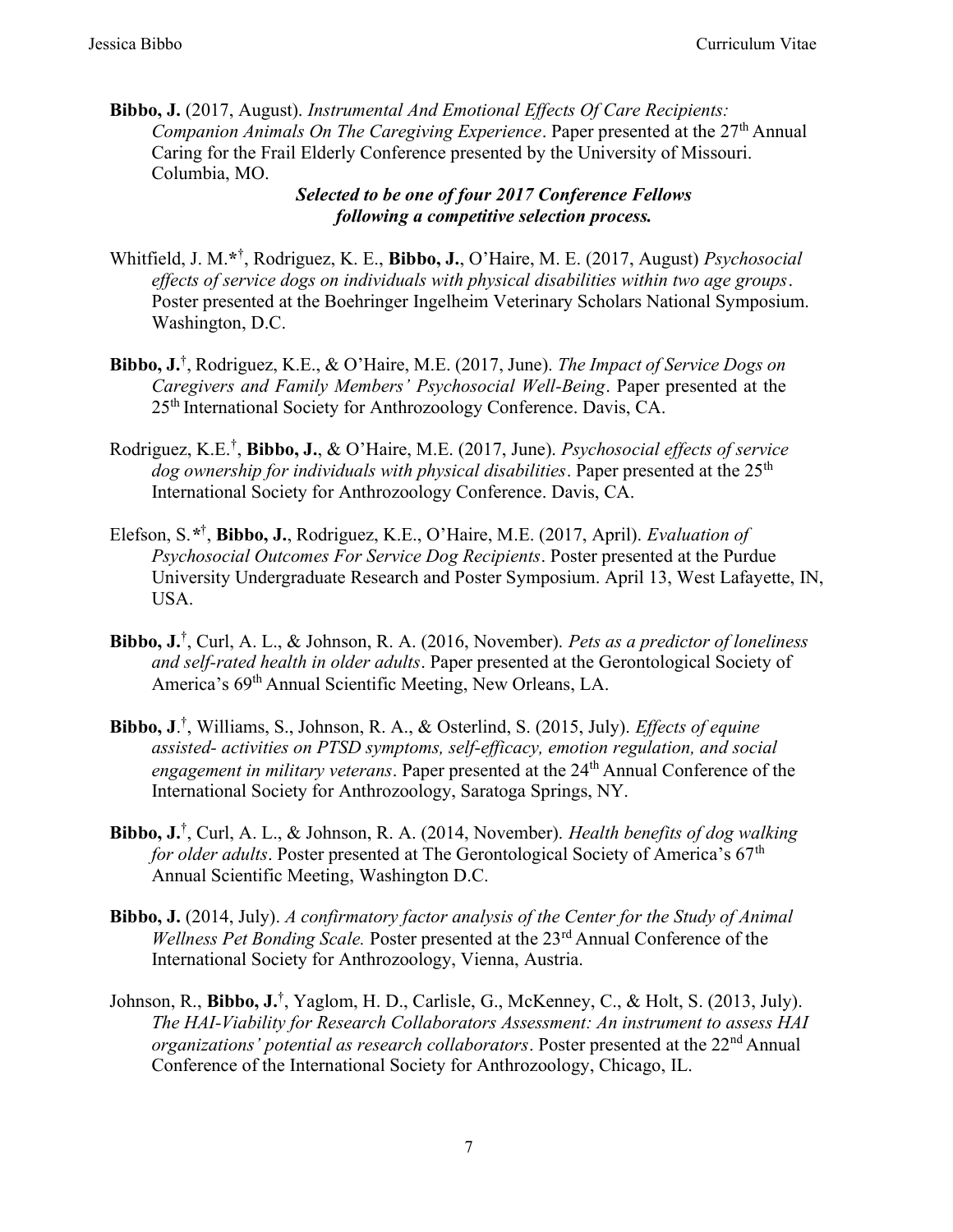- Bibbo, J.<sup>†</sup>, Johnson, R., & McKenney, C. (2012, November). Pet Pals: A pilot study to ease *relocation transition.* Poster presented at The Gerontological Society of America's  $65<sup>th</sup>$ Annual Scientific Meeting, San Diego, CA.
- Bibbo, J. (2012, July). Staff perceptions of benefits of an animal-assisted activity in an outpatient oncology center: Degree of interaction and perceived benefit. Poster presented at the 21<sup>st</sup> Annual Conference of the International Society for Anthrozoology, Cambridge, UK.
- Bibbo, J. (2012, April). From pictographs to  $\beta$ -phenylethylamine: The emergent empirical significance of the human-animal bond. Student Plenary presented at the MU Cross-Disciplinary Project conference, Columbia, MO.

The talk was selected as the student plenary through a competitive application process.

Bibbo, J. (2011, August). Staff perceptions on the addition of an animal-assisted activity at a *regional cancer center.* Paper presented at the  $20<sup>th</sup>$  Annual Conference of the International Society for Anthrozoology, Indianapolis, IN.

Bibbo, J. (2010, November). The burden of caring: An evaluation of caregivers caring for seniors with neurological disease. Poster presented at The Gerontological Society of America's 63rd Annual Scientific Meeting, New Orleans, LA.

The poster was a recipient of the Emerging Scholar and Professional Organization (ESPO) Poster Award.

Bibbo, J. (2010, May). The burden of caring: An evaluation of caregivers caring for seniors with neurological disease. Paper presented at the 24<sup>th</sup> Annual CSU Student Research Competition. San Jose, CA.

> The paper won Second Place in the category of Behavioral and Social Sciences - Undergraduate.

Kline, L.<sup>†</sup>, & Bibbo, J.<sup>†</sup>. (2009, October). Attributions of companion animal behavior by adopters and relinquishers of companion animals. Paper presented at the  $18<sup>th</sup>$  Annual Conference of the International Society for Anthrozoology, Kansas City, MO.

### INVITED PRESENTATIONS

- Austad, S., Bibbo, J. & Gee, N. (July, 2021). Therapy Dogs, Pets, and Healthy Aging: The Research Behind the Impact. A webinar presented by the American Federation for Aging Research, The Good Dog Foundation, and Grantmakers In Aging.
- **Bibbo, J.** † & Butch, J. † (2020, October). *Practical Applications: The Bond between Older Adults* and Pets. A Webinar presented as part of the Interpersonal Violence & Animal Abuse: Understanding the Link and Local Resources, the 2020 Greater Cleveland Elder Abuse/Domestic Violence Roundtable. Cleveland, OH.
- Arkow, Phil, Bibbo, J., Holmquist, K. (2020, April). Animal Abuse, Animal Hoarding and Elder Abuse: Challenges and Strategies for Adult Protective Services. Webinar presented for the National Adult Protective Services Association.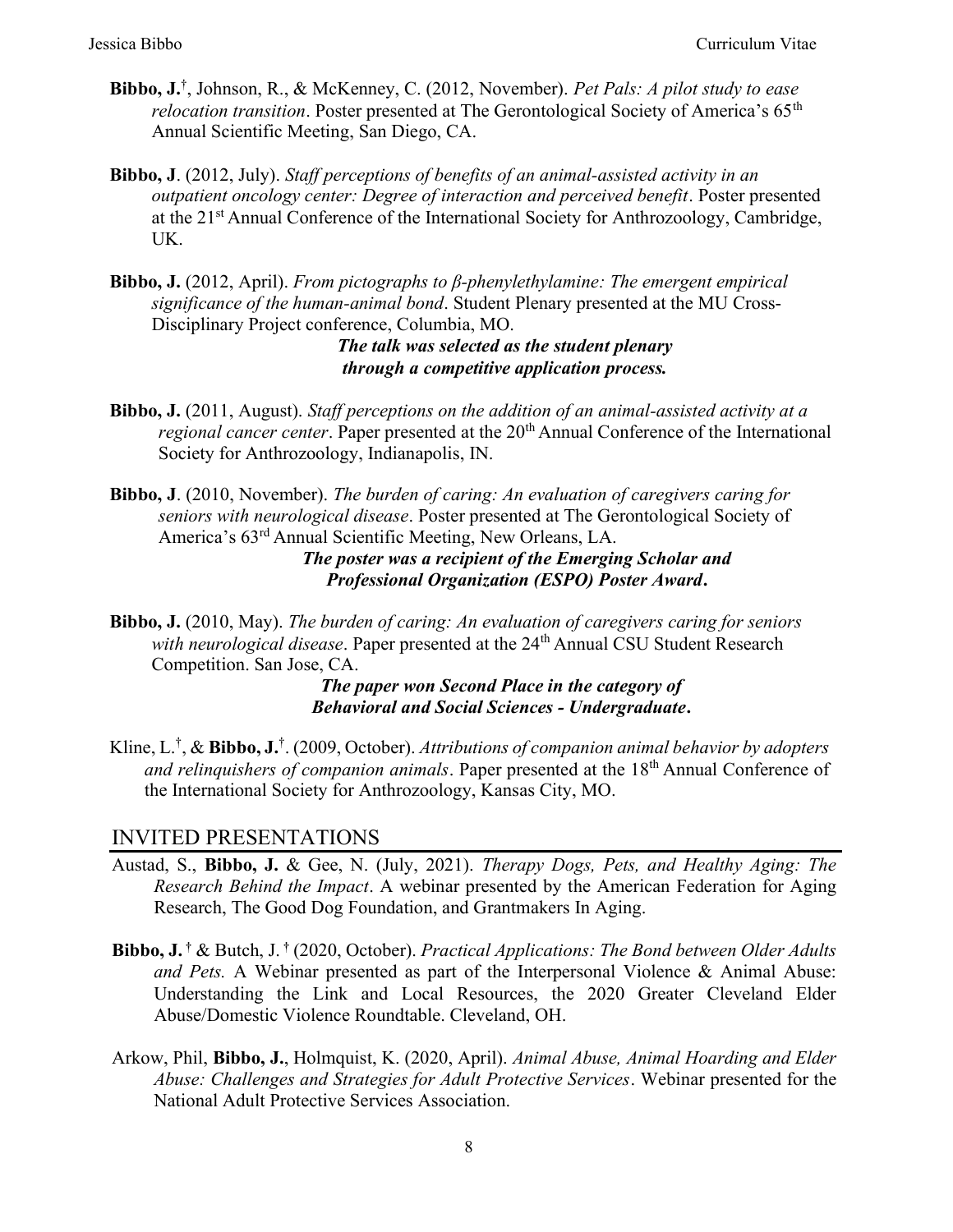- Bibbo, J., & Ejaz, F. K. (2019, June). Tools and Tips for Senior Companions. Paper presented at the 7<sup>th</sup> Annual Cuyahoga County Elder Abuse Forum. Cleveland, OH.
- Bibbo, J. (2019, April). Benjamin Rose Institute on Aging: Service, Research, and Advocacy for Older People in Cleveland and Beyond. Webinar presented as part of the VA Geriatric Topic Series at the Louis Stokes Cleveland VA Medical Center.
- Bibbo, J. (2018, May). The instrumental and emotional impacts of care recipients' pets on the caregiving experience. Paper presented at the Center for Aging and the Life Course Colloquia Series, Purdue University, West Lafayette, IN.
- Johnson, R. A., & Bibbo, J.<sup>†</sup> (2015, June). *Effects of equine assisted activities on PTSD symptoms*, self-efficacy, emotion regulation, and social engagement in military veterans. Webinar presented to the Horses and Humans Research Foundation.
- Bibbo, J. (2013, December). Older adults, their cats, and their informal caregivers. Paper presented at Uitnodiging Symposium for Prof. Dr. Marie-José Enders-Slegers, Heelen, Netherlands.

#### PROFESSIONAL MEMBERSHIPS

| <b>2018 - Present</b> | American Society on Aging                                                                                                            |
|-----------------------|--------------------------------------------------------------------------------------------------------------------------------------|
| <b>2014 - Present</b> | The Section on Human-Animal Interaction: Research & Practice,<br>Section 13 of Division 17 of the American Psychological Association |
| <b>2010 - Present</b> | Gerontological Society of America                                                                                                    |
| $2009 -$ Present      | International Society for Anthrozoology                                                                                              |

#### PROFESSIONAL ACTIVITIES & SERVICE

| <b>July 2017 –</b>     | Convener of the Human-Animal Interaction Special Interest Group of the                                                                                                                                                                                                                                                                                                                                             |
|------------------------|--------------------------------------------------------------------------------------------------------------------------------------------------------------------------------------------------------------------------------------------------------------------------------------------------------------------------------------------------------------------------------------------------------------------|
| <b>Present</b>         | Gerontological Society of America                                                                                                                                                                                                                                                                                                                                                                                  |
| November $2016 -$      | Founding member of the Human-Animal Interaction Special Interest Group                                                                                                                                                                                                                                                                                                                                             |
| <b>Present</b>         | of the Gerontological Society of America                                                                                                                                                                                                                                                                                                                                                                           |
| <b>Ad hoc Reviewer</b> | <i>Ageing &amp; Society, 2017</i><br>Alzheimer's & Dementia: Translational Research & Clinical<br><i>Interventions</i> , 2021<br>Animals, 2021<br>Anthrozoös, 2016, 2017, 2018, 2019, 2020<br>Australian Journal of Psychology, 2020<br>Christopher & Dana Reeve Foundation, 2019 - Present<br>Disability and Rehabilitation, 2019, 2021<br>Frontiers in Veterinary Science, 2022<br>The Gerontologist, 2017, 2018 |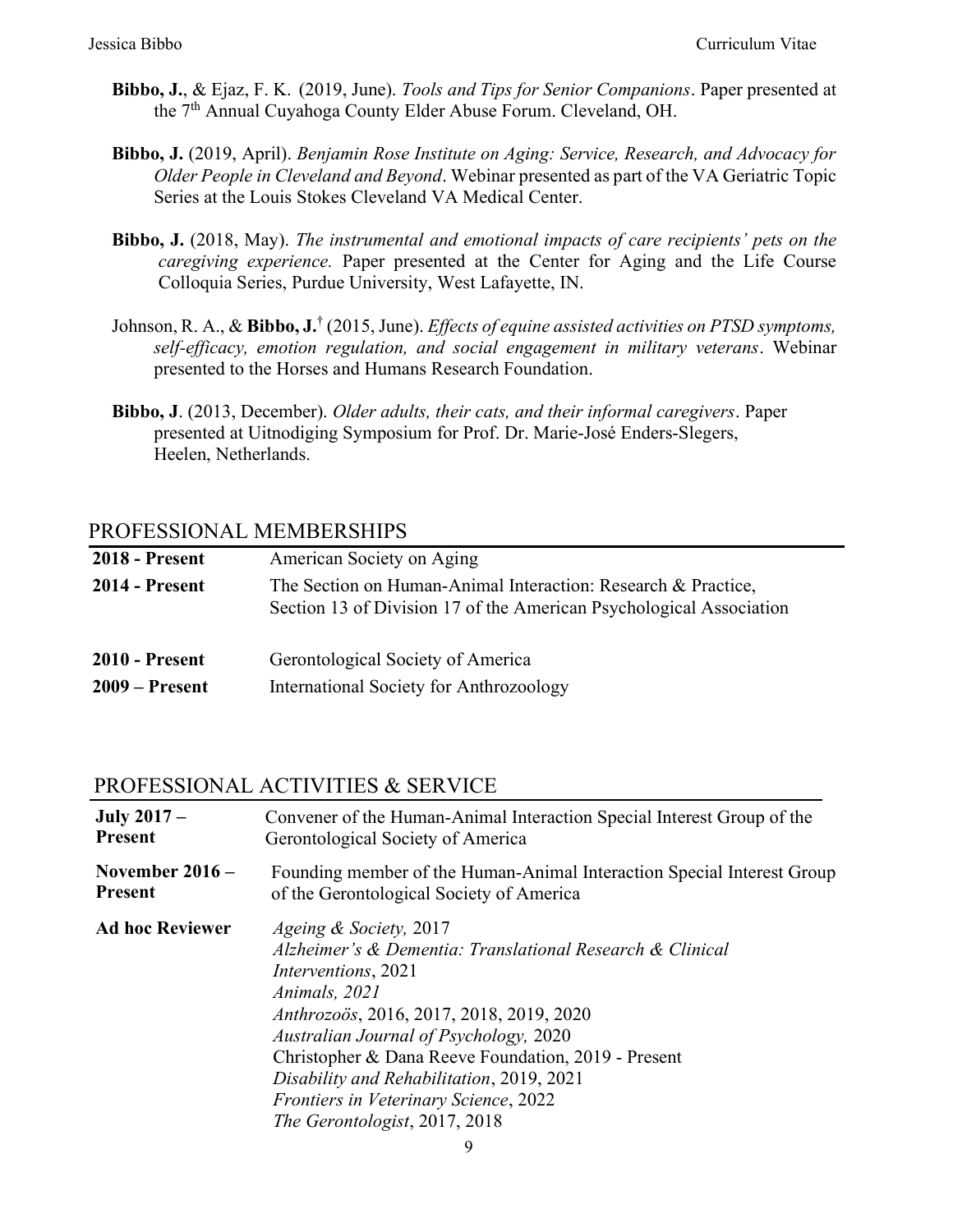Gerontological Society of America's Annual Scientific Meeting Abstracts, 2015, 2016, 2018 - Present Human-Animal Interaction Bulletin, 2018 - Present Innovation in Aging, 2019 International Journal of Geriatric Psychiatry, 2015 International Society for Anthrozoology Conference Abstracts, 2021 Journal of Applied Gerontology, 2016, 2019, 2020 Journal of Family Social Work, 2018, 2019 Journal of Gerontology Psychological Sciences, 2019, 2020 Supportive Care for Cancer, 2016 Research Quarterly for Exercise and Sport, 2016 RRF Foundation for Aging, 2020, 2021 Veterinary Dermatology, 2020

#### SELECTED HONORS AND AWARDS

| <b>August 2017</b>                      | 27 <sup>th</sup> Annual Caring for the Frail Elderly Conference<br>Conference Fellow                                                                                                                                                                     |
|-----------------------------------------|----------------------------------------------------------------------------------------------------------------------------------------------------------------------------------------------------------------------------------------------------------|
|                                         | One of four early-career researchers and graduate students selected through<br>a competitive process to present original research.                                                                                                                       |
| <b>August 2014</b>                      | ThinkSwiss<br>ThinkSwiss Travel Grant<br>Amount: CHF 1,000<br>Awarded in conjunction with acceptance into the Institute of Nursing<br>Summer School "Developing Behavioral Interventions for Older Adults"<br>held at the Universtät Basel, Switzerland. |
| December 2013                           | Mizzou Advantage, University of Missouri<br>Mizzou Advantage Travel Grant<br>Amount: \$1,500<br>Awarded to present an invited talk at the Uitnodiging Symposium for Prof.<br>Dr. Marie-José Enders-Slegers, in Heelen, Netherlands.                      |
| <b>August 2011 –</b><br><b>May 2016</b> | University of Missouri Graduate School<br>G. Ellsworth Huggins Graduate Scholar                                                                                                                                                                          |
|                                         | Amount: \$8,000/year stipend and tuition remission                                                                                                                                                                                                       |
| <b>May 2011</b>                         | 25 <sup>th</sup> Annual CSU Student Research Competition<br>Student delegate in the Category of Behavioral & Social Sciences - Graduate                                                                                                                  |
| November 2010                           | The Gerontological Society of America's 63rd Annual Scientific Meeting<br>Emerging Scholar and Professional Organization Poster Award                                                                                                                    |
| September 2010<br>$-$ June 2011         | California State University, Chico Graduate School<br><b>Graduate Equity Fellow</b><br>Amount: \$3,548                                                                                                                                                   |